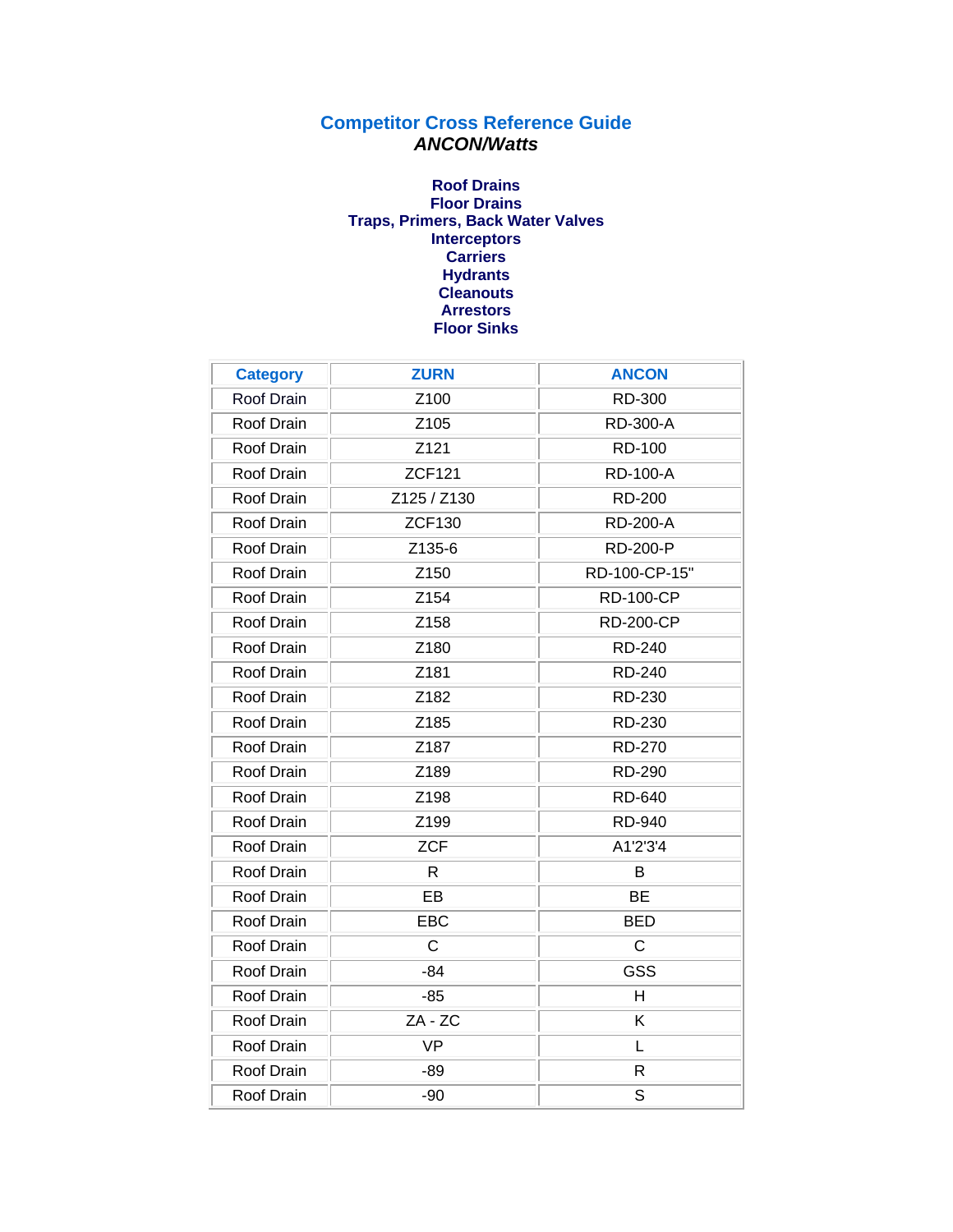<span id="page-1-0"></span>

| <b>Category</b>    | <b>ZURN</b>                             | <b>ANCON</b>        |
|--------------------|-----------------------------------------|---------------------|
| Roof Drain         | E                                       | V                   |
| Roof Drain         | <b>AW</b>                               | W                   |
| Roof Drain         | A                                       | $W-1$               |
| Roof Drain         | <b>BRONZE DOME</b>                      | OPTION-81           |
| Roof Drain         | <b>BRONZE MESH COVERED</b><br>C.I. DOME | OPTION -82          |
| Roof Drain         | <b>SSM</b>                              | OPTION -83          |
|                    |                                         |                     |
| <b>Floor Drain</b> | <b>ZURN</b>                             | <b>ANCON</b>        |
| <b>Floor Drain</b> | Z211 BODY                               | <b>B4 BODY</b>      |
| <b>Floor Drain</b> | <b>ZXN211-A</b>                         | FD-200-1            |
| <b>Floor Drain</b> | ZX211-A5                                | FD-200-5-4          |
| <b>Floor Drain</b> | ZN211-B                                 | FD-200-A            |
| <b>Floor Drain</b> | ZN211-BE                                | <b>FD-200-EF</b>    |
| <b>Floor Drain</b> | ZN211-BF                                | FD-200-EG           |
| <b>Floor Drain</b> | ZN211-F                                 | FD-300-G-           |
| <b>Floor Drain</b> | ZXN211-H6                               | FD-200-L6-1         |
| <b>Floor Drain</b> | ZN211-Y                                 | FD-200-M            |
| <b>Floor Drain</b> | ZX211-Y8                                | FD-330-4            |
| <b>Floor Drain</b> | ZXN211-Y8                               | FD-200-L8           |
| <b>Floor Drain</b> | Z221                                    | FD-390-E-4          |
| <b>Floor Drain</b> | ZN300                                   | FD-820-G-1          |
| <b>Floor Drain</b> | ZN310                                   | FD-820-1            |
| <b>Floor Drain</b> | ZN319                                   | FD-540-1            |
| <b>Floor Drain</b> | Z326                                    | F6-50               |
| <b>Floor Drain</b> | Z348                                    | <b>FD-860-PA</b>    |
| <b>Floor Drain</b> | ZN350                                   | FD-870-P-1-43/SS    |
| Floor Drain        | <b>ZRB352</b>                           | RD-240-B-83         |
| Floor Drain        | ZXN400-A5                               | 5-1 STRAINER        |
| Floor Drain        | ZXN400-A6                               | <b>6-1 STRAINER</b> |
| <b>Floor Drain</b> | ZX400-A5                                | 5-4 STRAINER        |
| Floor Drain        | ZN400-B5                                | $A5-1$              |
| Floor Drain        | ZN400-B6                                | $A6-1$              |
| <b>Floor Drain</b> | ZN400-B7                                | $A7-1$              |
| Floor Drain        | ZN400-B8                                | $A8-1$              |
| Floor Drain        | <b>ZN400-BF</b>                         | $EG-1$              |
| <b>Floor Drain</b> | ZN400-BL                                | $A5-1-Z$            |
| Floor Drain        | ZN400-C5                                | $A5-1-9$            |
| Floor Drain        | ZN400-C6                                | $A6-1-9$            |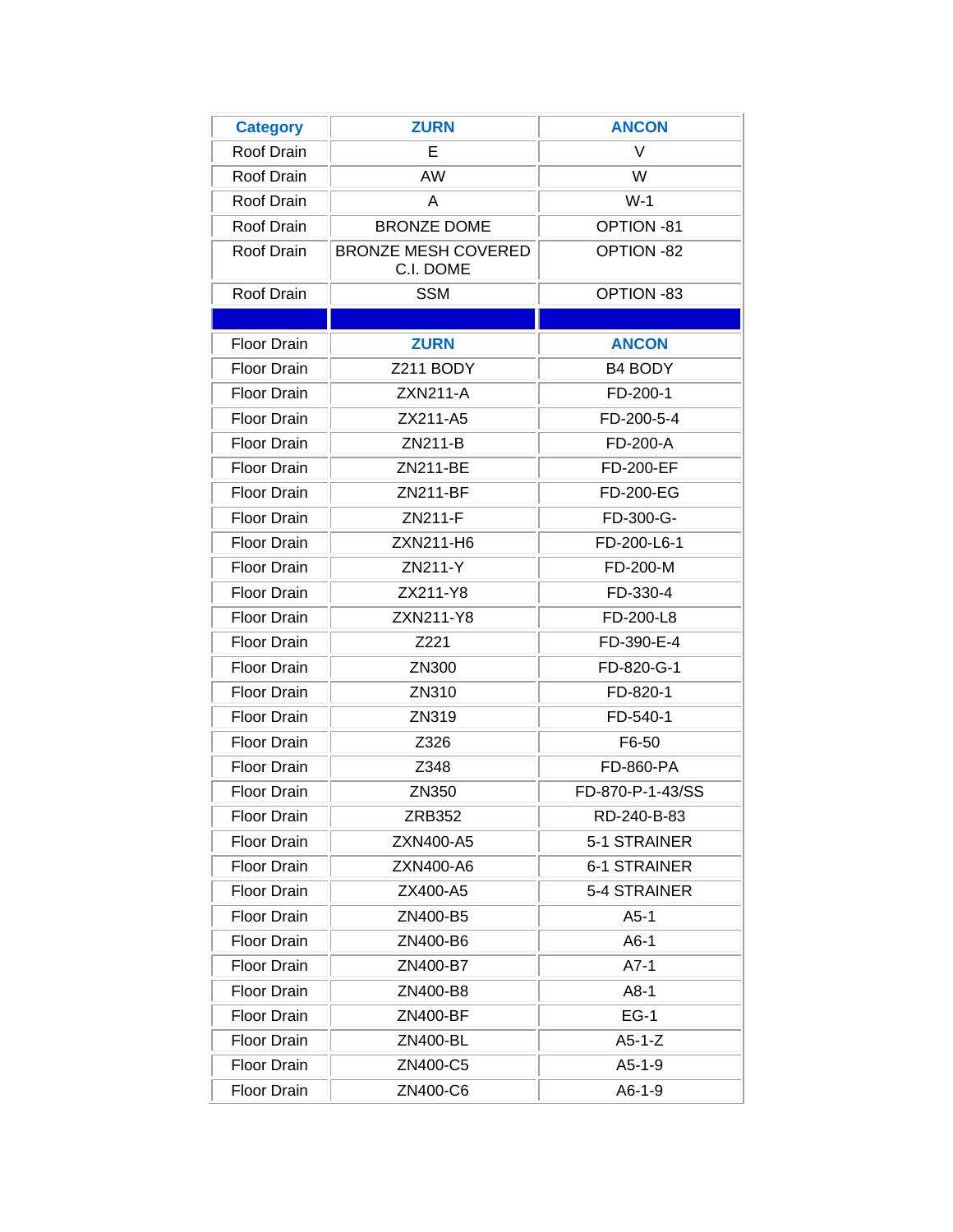| <b>Category</b>    | <b>ZURN</b>                             | <b>ANCON</b>                            |
|--------------------|-----------------------------------------|-----------------------------------------|
| <b>Floor Drain</b> | ZN400-C7                                | $A7-1-9$                                |
| <b>Floor Drain</b> | ZN400-C8                                | $A8-1-9$                                |
| <b>Floor Drain</b> | ZN400-D5                                | $VD-5$                                  |
| <b>Floor Drain</b> | ZN400-D6                                | $VD-6$                                  |
| <b>Floor Drain</b> | Z400-F                                  | FD-300-4-G                              |
| <b>Floor Drain</b> | ZN400-F                                 | FD-300-1-G                              |
| <b>Floor Drain</b> | ZN400-G5                                | $K5-1$                                  |
| <b>Floor Drain</b> | ZXN400-H6                               | $L6-1$                                  |
| <b>Floor Drain</b> | ZN400-I7                                | <b>ER7-1</b>                            |
| <b>Floor Drain</b> | ZN400-J8                                | <b>RS48-1</b>                           |
| <b>Floor Drain</b> | ZN400-K5                                | $AS-1$                                  |
| <b>Floor Drain</b> | ZN400-N7                                | FD-300-1                                |
| <b>Floor Drain</b> | Z400-N7                                 | FD-300-4                                |
| <b>Floor Drain</b> | ZN400-O                                 | FT6-1                                   |
| <b>Floor Drain</b> | ZN400-P                                 | $WD-1$                                  |
| <b>Floor Drain</b> | ZN400-R6                                | <b>FC7-1</b>                            |
| <b>Floor Drain</b> | ZN400-R9                                | <b>FC9-1</b>                            |
| <b>Floor Drain</b> | Z400-S                                  | <b>DD-50</b>                            |
| <b>Floor Drain</b> | ZN400-S                                 | $DD-1$                                  |
| <b>Floor Drain</b> | ZN400-T5                                | $P5-1$                                  |
| <b>Floor Drain</b> | ZN400-Y5                                | $L5-1$                                  |
| <b>Floor Drain</b> | ZN400-Y6                                | $L6-1$                                  |
| <b>Floor Drain</b> | ZN400-Y5                                | $M5-1$                                  |
| <b>Floor Drain</b> | ZN400-Y6                                | M6-1                                    |
| Floor Drain        | ZXN400-Y8                               | $L8-1$                                  |
| <b>Floor Drain</b> | Z414                                    | F4-50                                   |
| <b>Floor Drain</b> | ZN414                                   | $F4-1$                                  |
| <b>Floor Drain</b> | Z414-6"                                 | F6-50                                   |
| <b>Floor Drain</b> | ZN414-6"                                | $F6-1$                                  |
| <b>Floor Drain</b> | Z414-1                                  | $G-50$                                  |
| <b>Floor Drain</b> | ZN414-1                                 | $G-1$                                   |
| <b>Floor Drain</b> | Z415-BODY ASSY<br><b>W/CLAMP COLLAR</b> | FD-100-C-BODY W/<br><b>CLAMP COLLAR</b> |
| <b>Floor Drain</b> | ZX415-A5                                | FD-100-C-5-4                            |
| <b>Floor Drain</b> | ZXN415-A5                               | FD-100-C-5-1                            |
| <b>Floor Drain</b> | ZXN415-A6                               | FD-100-C-6-1                            |
| <b>Floor Drain</b> | ZN415-B5                                | FD-100-C-A5-1                           |
| <b>Floor Drain</b> | ZN415-B6                                | FD-100-C-A6-1                           |
| <b>Floor Drain</b> | ZN415-B7                                | FD-100-C-A7-1                           |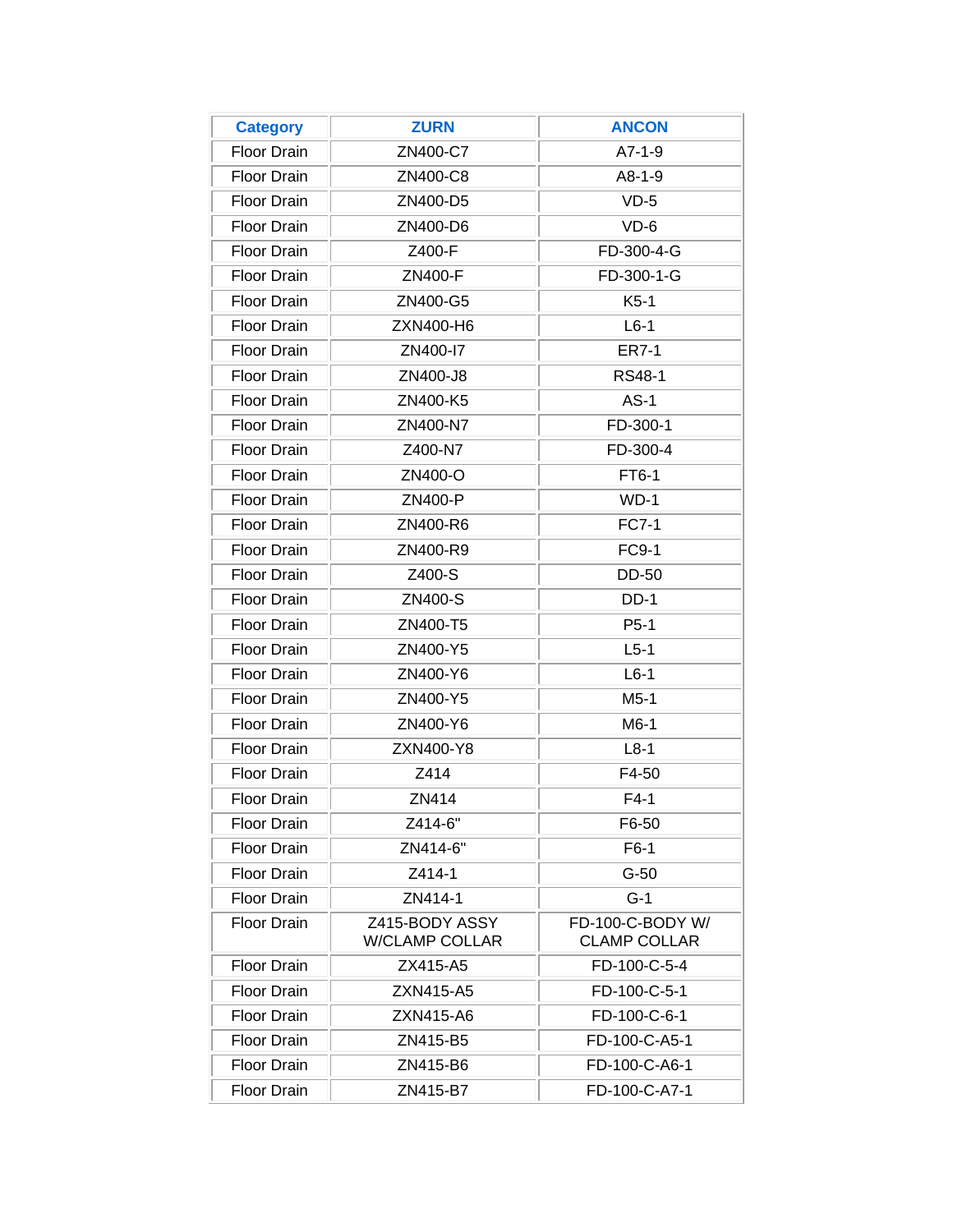| <b>Category</b>    | <b>ZURN</b>    | <b>ANCON</b>          |
|--------------------|----------------|-----------------------|
| <b>Floor Drain</b> | ZN415-B8       | FD-100-C-A8-1         |
| <b>Floor Drain</b> | ZN415-BE5      | FD-100-C-EF-1         |
| <b>Floor Drain</b> | ZN415-BF       | FD-100-C-EG-1         |
| <b>Floor Drain</b> | ZN415-BL5      | FD-100-C-A5-1-Z       |
| <b>Floor Drain</b> | ZN415-C SERIES | FD-100-C-A-1-9 SERIES |
| <b>Floor Drain</b> | ZN415-D5       | FD-100-C-VD5-1        |
| <b>Floor Drain</b> | ZN415-D6       | FD-100-C-VD6-1        |
| <b>Floor Drain</b> | Z415-F         | FD-100-C-N7-G-4       |
| <b>Floor Drain</b> | ZN415-F        | FD-100-C-N7-G-1       |
| <b>Floor Drain</b> | ZN415-G5       | FD-100-C-K5-1         |
| <b>Floor Drain</b> | ZXN415-H6      | FD-100-C-L6-1         |
| <b>Floor Drain</b> | ZN415-17       | FD-100-C-ER7-1        |
| <b>Floor Drain</b> | ZN415-J8       | FD-100-C-RS48-1       |
| <b>Floor Drain</b> | ZN415-K5       | FD-100-C-K5-1         |
| <b>Floor Drain</b> | ZN415-N7       | FD-100-C-N7-1         |
| <b>Floor Drain</b> | Z415-N7        | FD-100-C-N7-4         |
| <b>Floor Drain</b> | ZN415-N7       | FD-300-C-1            |
| <b>Floor Drain</b> | Z415-N7        | FD-300-C-4            |
| <b>Floor Drain</b> | ZN415-O7       | FD-100-C-FT6-1        |
| <b>Floor Drain</b> | ZN415-P        | FD-100-C-WD-1         |
| <b>Floor Drain</b> | ZN415-R6       | FD-100-C-FC7-1        |
| <b>Floor Drain</b> | ZN415-R9       | FD-100-C-FC9-1        |
| <b>Floor Drain</b> | ZN415-S        | FD-100-C-DD-1         |
| <b>Floor Drain</b> | Z415-S         | FD-100-C-DD-50        |
| <b>Floor Drain</b> | ZN415-T5       | FD-100-C-P5-1         |
| <b>Floor Drain</b> | ZN415-Y5       | FD-100-C-M5-1         |
| <b>Floor Drain</b> | ZN415-Y6       | FD-100-C-M6-1         |
| <b>Floor Drain</b> | ZX415-Y8       | FD-330-4              |
| <b>Floor Drain</b> | ZXN415-Y8      | FD-100-C-L8-1         |
| <b>Floor Drain</b> | ZN450-B        | FD-220-A-1            |
| Floor Drain        | ZN456-B5       | FD-230-C-A5-1         |
| <b>Floor Drain</b> | ZN456-B5       | FD-1030-F-1           |
| <b>Floor Drain</b> | Z503           | FD-360-4              |
| Floor Drain        | ZN503          | FD-360-1              |
| <b>Floor Drain</b> | Z541           | FD-340-4              |
| <b>Floor Drain</b> | ZN541          | FD-340-1              |
| Floor Drain        | Z536           | FD-300-4              |
| <b>Floor Drain</b> | ZN536          | FD-300-1              |
| <b>Floor Drain</b> | Z538           | FD-320-4              |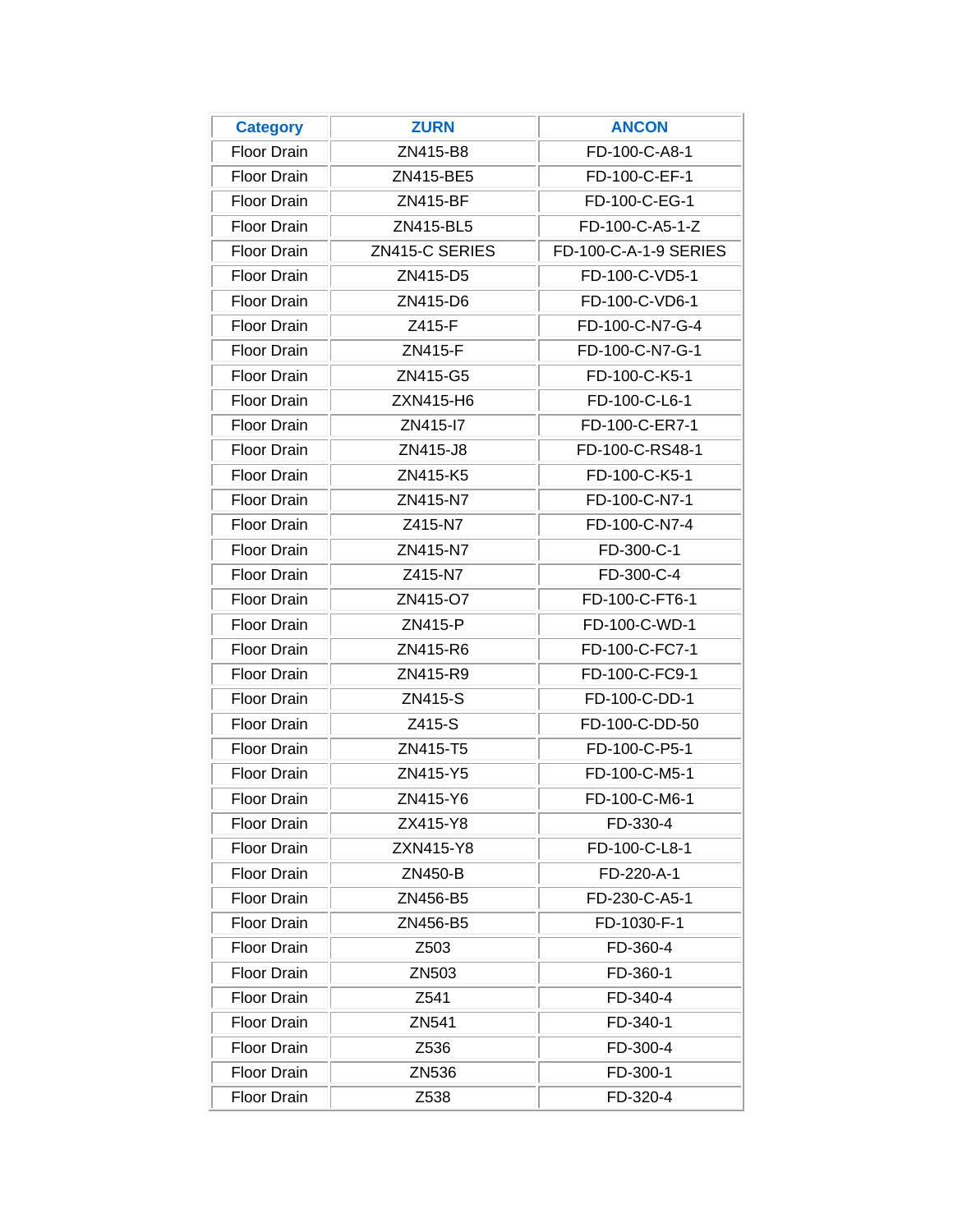| <b>Category</b>    | <b>ZURN</b>         | <b>ANCON</b>    |
|--------------------|---------------------|-----------------|
| <b>Floor Drain</b> | Z556                | FD-320-4        |
| <b>Floor Drain</b> | ZN538               | FD-320-1        |
| <b>Floor Drain</b> | ZN556               | FD-320-1        |
| <b>Floor Drain</b> | Z543                | FD-370-4        |
| <b>Floor Drain</b> | ZN543               | FD-370-1        |
| <b>Floor Drain</b> | Z548                | FD-1040-F-4     |
| <b>Floor Drain</b> | ZN548               | FD-1040-F-1     |
| <b>Floor Drain</b> | Z575                | FD-760-4        |
| <b>Floor Drain</b> | ZN575               | FD-760-1        |
| <b>Floor Drain</b> | Z576                | FD-750-4        |
| <b>Floor Drain</b> | ZN576               | FD-750-1        |
| <b>Floor Drain</b> | Z586                | FD-550-4        |
| <b>Floor Drain</b> | ZN586               | FD-550-1        |
| <b>Floor Drain</b> | Z610-H              | FD-460-F-4      |
| <b>Floor Drain</b> | ZN610-H             | FD-460-F-1      |
| <b>Floor Drain</b> | Z610-H-ADJ          | FD-460-AF-4     |
| <b>Floor Drain</b> | ZN610-H-ADJ         | FD-460-AF-1     |
| <b>Floor Drain</b> | Z645                | FD-460-F-9-46-4 |
| <b>Floor Drain</b> | ZN645               | FD-460-F-9-46-1 |
| <b>Floor Drain</b> | Z670                | FD-870-TG-4     |
| <b>Floor Drain</b> | Z676                | FD-460-AF-4     |
| <b>Floor Drain</b> | Z679                | FD-870-A-4      |
| <b>Floor Drain</b> | ZN679               | FD-870-A-1      |
| <b>Floor Drain</b> | Z690                | FD-440          |
| <b>Floor Drain</b> | ZG706               | TD-906-B        |
| <b>Floor Drain</b> | ZG708               | TD-908-B        |
| <b>Floor Drain</b> | ZG712               | <b>TD-910-B</b> |
| Floor Drain        | ZG724               | TD-910-C        |
| <b>Floor Drain</b> | Z730                | FD-1030-F-4     |
| <b>Floor Drain</b> | ZN730               | FD-1030-F-1     |
| Floor Drain        | ZF799-75            | FD-410          |
| Floor Drain        | ZF799-76            | FD-410          |
| <b>Floor Drain</b> | -Y                  | <b>BUCKET-5</b> |
| Floor Drain        | VP.                 | VANDAL PROOF -6 |
| Floor Drain        | P                   | TPT-7           |
| <b>Floor Drain</b> | X                   | BWV-8           |
| Floor Drain        | <b>HINGED GRATE</b> | HINGED GRATE -9 |
| Floor Drain        | GALV-G              | <b>GALV -13</b> |
| Floor Drain        | <b>EXT</b>          | <b>EXT-15</b>   |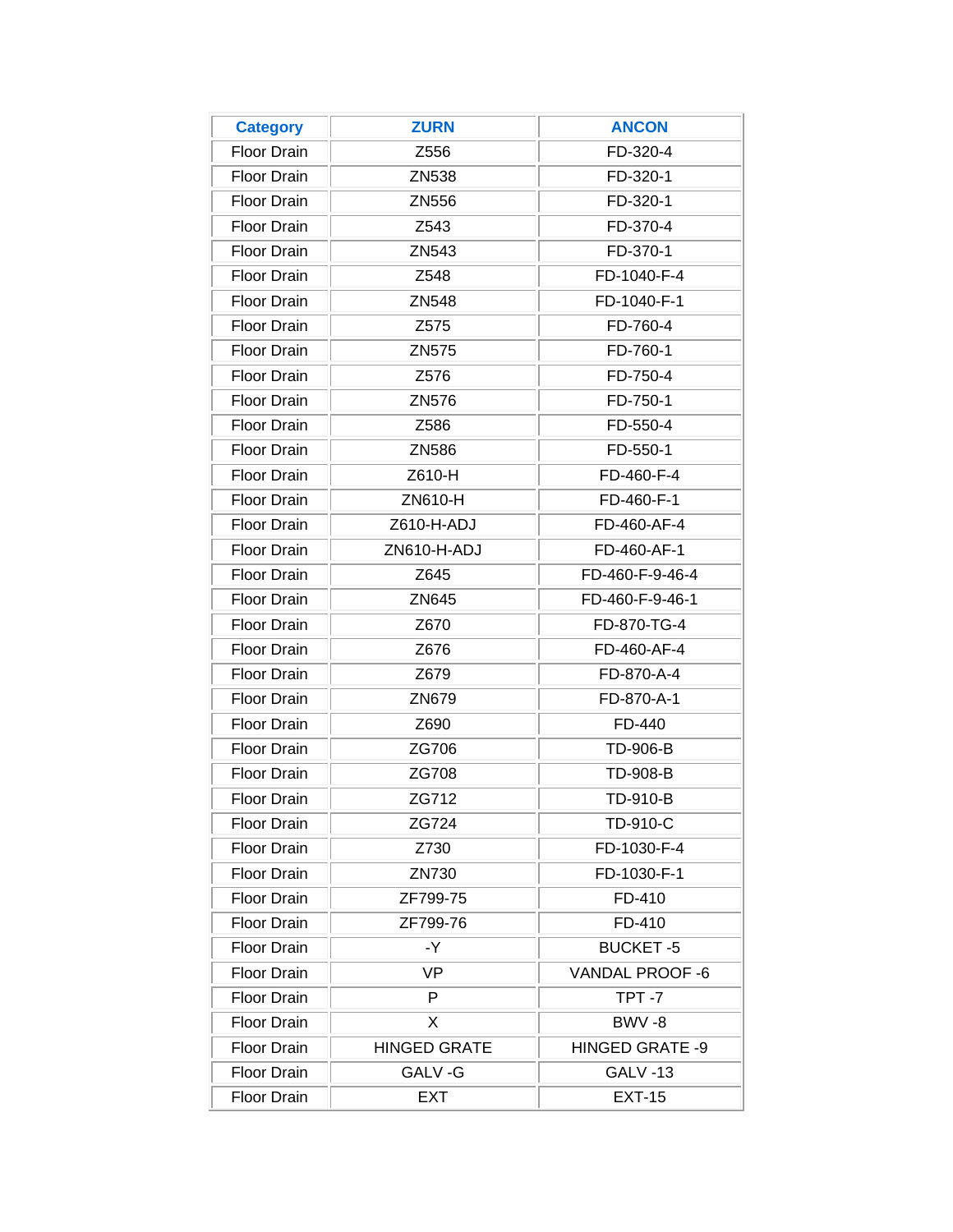<span id="page-5-0"></span>

| <b>Category</b>                    | <b>ZURN</b>                | <b>ANCON</b>                         |
|------------------------------------|----------------------------|--------------------------------------|
| <b>Floor Drain</b>                 | <b>SECURED SOLID COVER</b> | SEC SOLID COVER - 24                 |
| <b>Floor Drain</b>                 | <b>SP</b>                  | <b>CLOSURE PLUG -34</b>              |
| <b>Floor Drain</b>                 | <b>BRONZE MESH BUCKET</b>  | <b>BRONZE MESH BUCKET -</b><br>35    |
| <b>Floor Drain</b>                 | <b>CAN WASH PACKAGE</b>    | CAN WASH - 36                        |
| <b>Floor Drain</b>                 | <b>UDC</b>                 | <b>UNDER DECK CLAMP - 40</b>         |
| <b>Floor Drain</b>                 | -R                         | SUMP REC - 41                        |
| <b>Floor Drain</b>                 | -HL                        | <b>HINGED LOCKING GRATE</b><br>$-26$ |
| <b>Floor Drain</b>                 | <b>ZSS</b>                 | ALL 304 STAINLESS - 28               |
| <b>Floor Drain</b>                 | ZM                         | ALL 316 STAINLESS - 29               |
| <b>Floor Drain</b>                 | <b>SEC DOME STRAINER</b>   | SEC DOME STR - 20                    |
| <b>Floor Drain</b>                 | <b>SEC FLAT STRAINER</b>   | <b>SEC FLAT STRAINER - 21</b>        |
| <b>Floor Drain</b>                 | <b>PVC</b>                 | PVC BODY - 60                        |
| <b>Floor Drain</b>                 | ABS                        | ABS BODY - 61                        |
| <b>Floor Drain</b>                 | COATING - 3M               | COATING - 113M                       |
| <b>Floor Drain</b>                 | Z414 W/HDWE                | F4-50 C.I. 4" FUNNEL                 |
| <b>Floor Drain</b>                 | ZN414 W/ HDWE              | F4-1 N.B. 4" FUNNEL                  |
| <b>Floor Drain</b>                 | Z414-1                     | G-50 C.I OVAL FUNNEL                 |
| <b>Floor Drain</b>                 | ZN4141                     | G-1 N.B. OVAL FUNNEL                 |
| <b>Floor Drain</b>                 | Z414-6"                    | F6-50 C.I 6" FUNNEL                  |
| <b>Floor Drain</b>                 | ZN414-6"                   | F6-1 N.B 6" FUNNEL                   |
| <b>Floor Drain</b>                 | OVAL C.I. FUNNEL 5" X 17"  | <b>H-50 C.I. 5X17 FUNNEL</b>         |
| <b>Floor Drain</b>                 | OVAL N.B.FUNNEL 5" X 17"   | H-1 N.B. 5" X 17" FUNNEL             |
| <b>Floor Drain</b>                 | BL                         | Ζ                                    |
| <b>Floor Drain</b>                 | WOOD FLR-210-WD            | WOOD FLR FLG - 63                    |
|                                    |                            |                                      |
| <b>Traps Primers</b><br><b>BWV</b> | <b>ZURN</b>                | <b>ANCON</b>                         |
| <b>Traps Primers</b><br><b>BWV</b> | Z1000                      | MS-950-N                             |
| <b>Traps Primers</b><br><b>BWV</b> | Z1012                      | MS-970/CO-200-4                      |
| <b>Traps Primers</b><br><b>BWV</b> | Z1019                      | MS-950-N/FD-200-EF-1                 |
| <b>Traps Primers</b><br><b>BWV</b> | Z1022A                     | MS-810                               |
| <b>Traps Primers</b><br><b>BWV</b> | Z1023                      | MS-930                               |
| <b>Traps Primers</b><br><b>BWV</b> | Z1040                      | MS-900-S                             |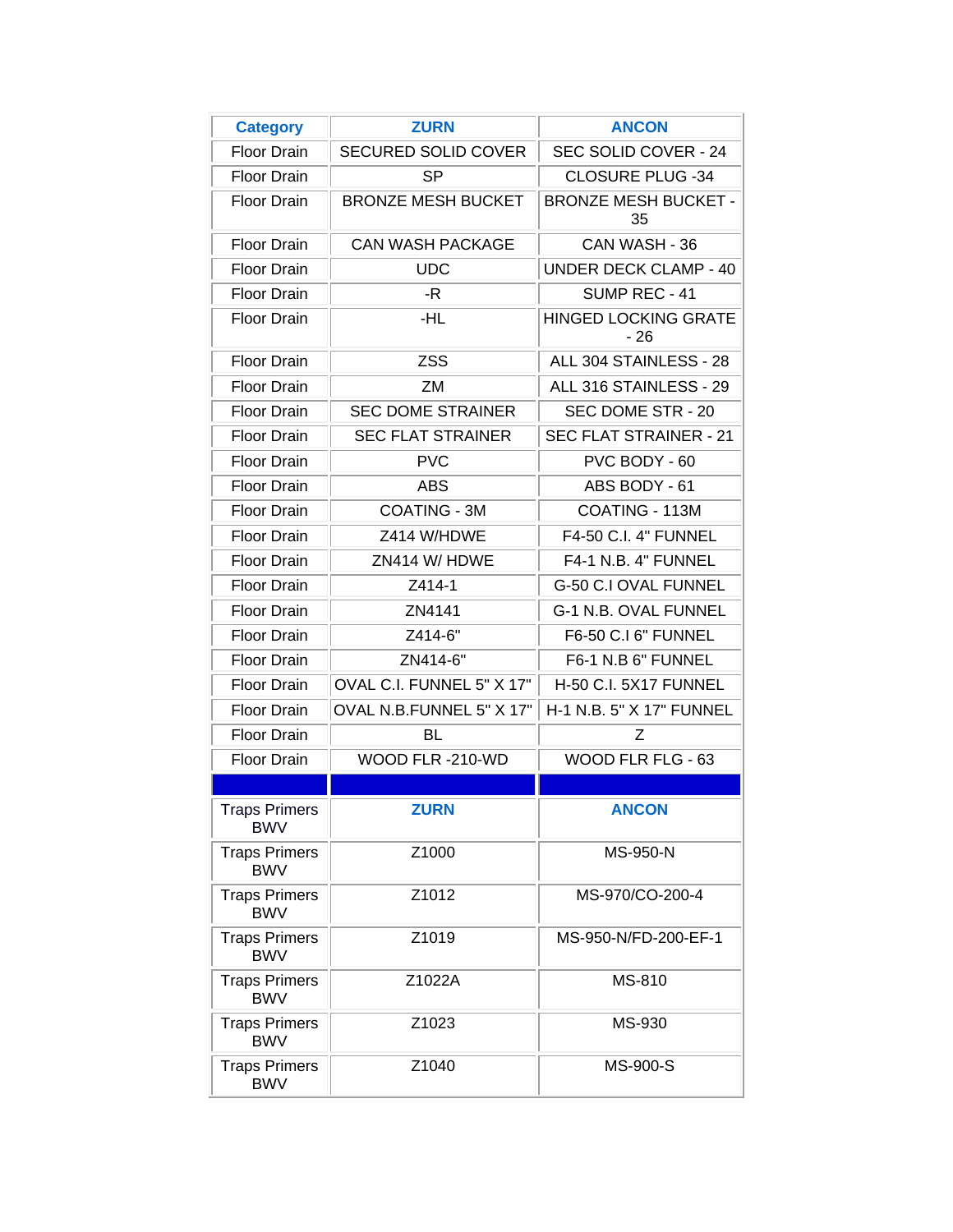<span id="page-6-0"></span>

| <b>Category</b>                    | <b>ZURN</b>   | <b>ANCON</b>  |
|------------------------------------|---------------|---------------|
| <b>Traps Primers</b><br><b>BWV</b> | Z1042         | MS-910-S      |
| <b>Traps Primers</b><br><b>BWV</b> | Z1090 / Z1095 | <b>BV-200</b> |
| <b>Traps Primers</b><br><b>BWV</b> | Z1095         | <b>BV-200</b> |
| <b>Traps Primers</b><br><b>BWV</b> | Z1091         | BV-200-1/2    |
| <b>Traps Primers</b><br><b>BWV</b> | Z1095-15      | BV-230-R-4    |
| <b>Traps Primers</b><br><b>BWV</b> | ZN1095-15     | BV-230-R-1    |
| <b>Traps Primers</b><br><b>BWV</b> | Z1099         | <b>BV-840</b> |
|                                    |               |               |
| Interceptor                        | <b>ZURN</b>   | <b>ANCON</b>  |
| Interceptor                        | Z1170         | GI-100        |
| Interceptor                        | Z1171         | GI-100-L      |
| Interceptor                        | Z1172         | GI-200        |
| Interceptor                        | Z1175         | SI-750-50     |
| Interceptor                        | Z1176         | SI-750-TO-50  |
| Interceptor                        | ZCP1175       | SI-750        |
| Interceptor                        | ZCP1176       | SI-750-TO     |
| Interceptor                        | Z1180         | $SI-S$        |
| Interceptor                        | Z1180         | SI-740        |
| Interceptor                        | Z1181         | SI-740-L      |
| Interceptor                        | Z1185         | SI-800        |
| Interceptor                        | Z1186         | OI-300        |
| Interceptor                        | Z1188         | OI-400        |
| Interceptor                        | Z1186-HT      | OI-500        |
| Interceptor                        | Z1188-HT      | OI-600        |
| Interceptor                        | Z1187         | SD-800        |
| Interceptor                        | Z1189         | FD-440        |
| Interceptor                        | E             | Χ             |
| Interceptor                        | KC            | <b>FC</b>     |
| Interceptor                        | K             | <b>FC</b>     |
|                                    |               |               |
| Carrier                            | <b>ZURN</b>   | <b>ANCON</b>  |
| Carrier                            | Z1203         | CA-101        |
| Carrier                            | Z1204         | CA-121        |
| Carrier                            | Z1204         | CA-131        |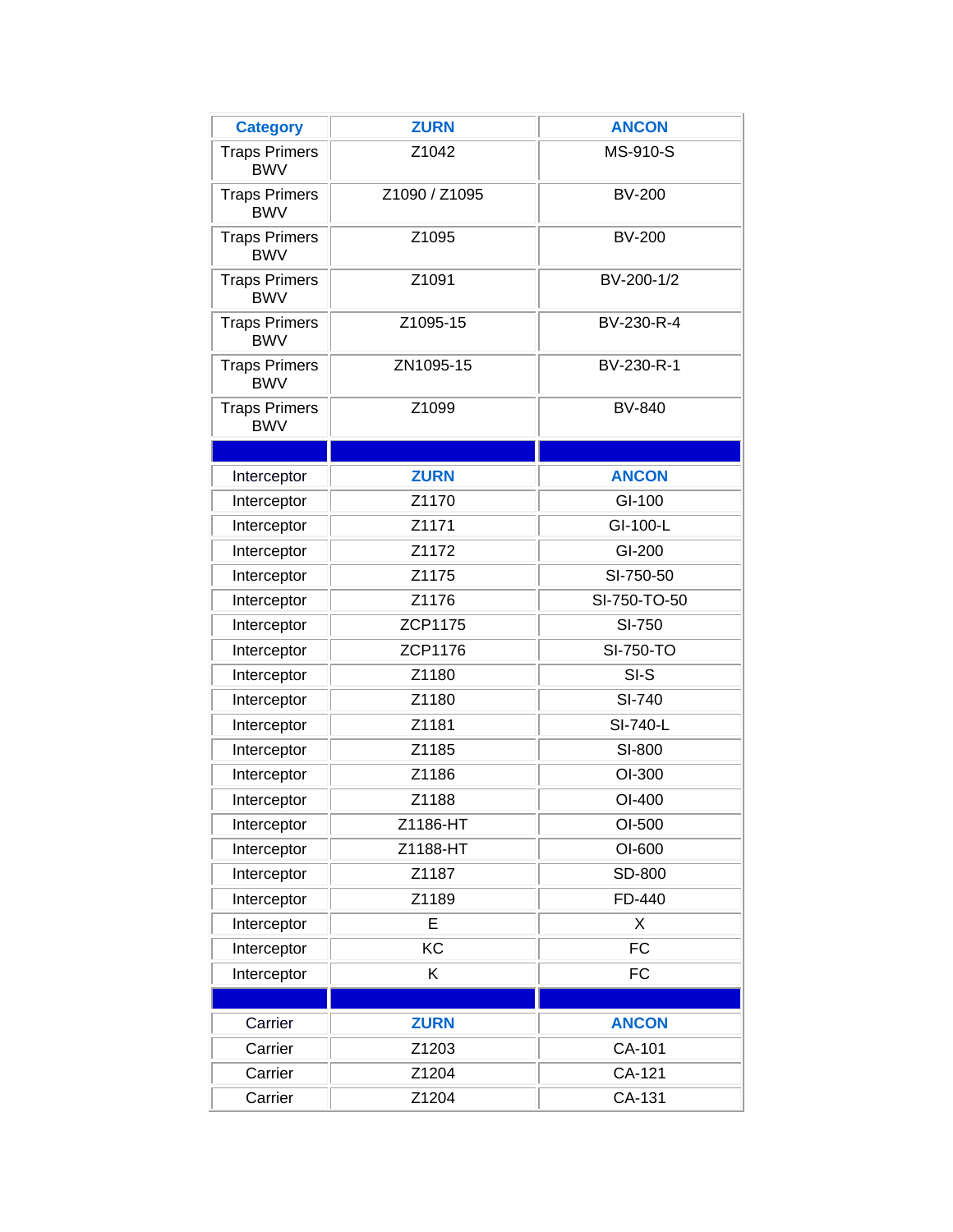<span id="page-7-0"></span>

| <b>Category</b> | <b>ZURN</b> | <b>ANCON</b>      |
|-----------------|-------------|-------------------|
| Carrier         | Z1208       | CA-141            |
| Carrier         | Z1209       | CA-151            |
| Carrier         | Z1212       | CA-200            |
| Carrier         | Z1218       | CA-300 / CA-500   |
| Carrier         | ZX1220-BM   | CA-300 / CA-500   |
| Carrier         | Z1221       | CA-311            |
| Carrier         | Z1222       | CA-321            |
| Carrier         | Z1223       | CA-321-3          |
| Carrier         | Z1224       | CA-421            |
| Carrier         | Z1225       | CA-421-2          |
| Carrier         | Z1229       | CA-401/402 SERIES |
| Carrier         | Z1236       | CA-401/402 SERIES |
| Carrier         | Z1231       | CA-411            |
| Carrier         | Z1231-79    | <b>CA-411-WC</b>  |
| Carrier         | Z1251       | CA-462            |
| Carrier         | Z1251       | CA-462            |
| Carrier         | Z1253       | CA-462            |
| Carrier         | Z1251-79    | CA-462-WC         |
| Carrier         | Z1253-79    | CA-462-WC         |
| Carrier         | Z1253       | CA-461            |
| Carrier         | Z1253-79    | CA-461-WC         |
| Carrier         | Z1255       | CA-451            |
| Carier          | Z1257       | CA-451            |
| Carrier         | Z1256       | CA-452            |
| Carrier         | Z1259       | CA-481            |
| Carrier         | Z1280       | CA-5200 SREIES    |
| Carrier         | Z1283       | CA-5200 SREIES    |
| Carrier         | Z1284       | CA-5200 SREIES    |
| Carrier         | Z1210-57    | $CA-1$            |
| Carrier         | <b>CL</b>   | M2, M3, M4, M5    |
| Carrier         | $-45$       | M11               |
| Carrier         | <b>VP</b>   | M16               |
| Carrier         | BC          | M19               |
| Carrier         | $-50$       | M20               |
| Carrier         | <b>GBP</b>  | M30               |
| Carrier         | $-79$       | <b>WC</b>         |
| Carrier         | <b>SL</b>   | M51, M52          |
| Carrier         | E2          | M54               |
| Carrier         | CU          | M59               |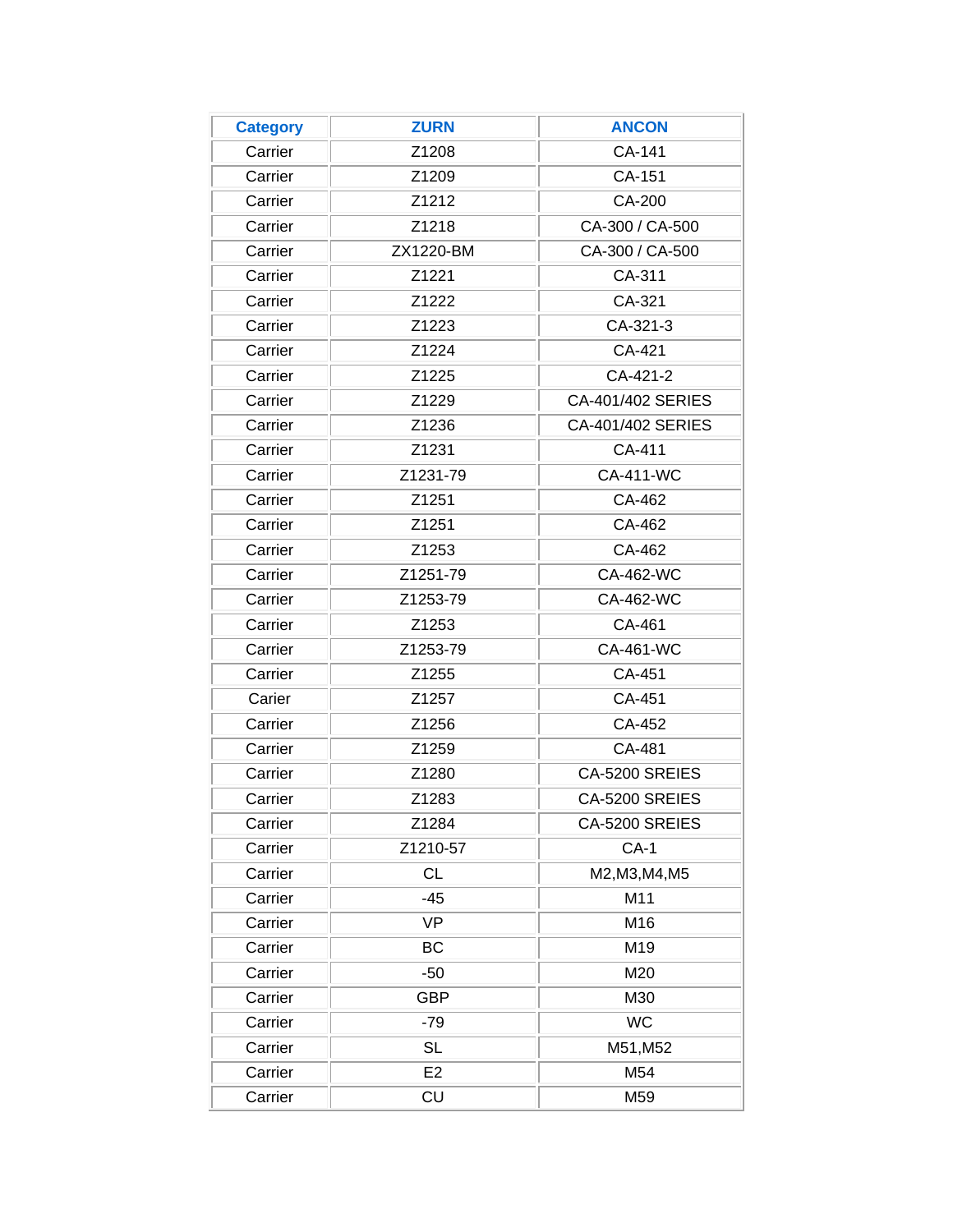<span id="page-8-0"></span>

| <b>Category</b> | <b>ZURN</b>  | <b>ANCON</b>  |
|-----------------|--------------|---------------|
| Carrier         | WS           | M60           |
|                 |              |               |
| Hydrant         | <b>ZURN</b>  | <b>ANCON</b>  |
| Hydrant         | Z1300        | HY-725        |
| Hydrant         | Z1320        | HY-725        |
| Hydrant         | Z1310        | HY-420        |
| Hydrant         | Z1321        | HY-420        |
| Hydrant         | ZN1325       | HY-700-2      |
| Hydrant         | ZN1330       | HY-330        |
| Hydrant         | Z1335        | HY-330        |
| Hydrant         | Z1333        | HY-430        |
| Hydrant         | ZN1360       | HY-500        |
| Hydrant         | ZN1365       | HY-500        |
| Hydrant         | Z1370        | HY-500-A-1    |
| Hydrant         | Z1385        | HY-600        |
| Hydrant         | Z1390        | HY-600        |
| Hydrant         | $-12$        | Κ             |
| Hydrant         | $-4$         | OPTION -88    |
|                 |              |               |
| Cleanout        | <b>ZURN</b>  | <b>ANCON</b>  |
| Cleanout        | ZN1400-KC    | CO-100-C-R    |
| Cleanout        | ZN1400-KC-HD | CO-100-C-RX-1 |
| Cleanout        | Z1400-KC-HD  | CO-100-C-RX-4 |
| Cleanout        | ZN1400-KC-T  | CO-100-C-S-1  |
| Cleanout        | ZN1400-KC-TX | CO-100-C-TS-1 |
| Cleanout        | ZN1400-KC-X  | CO-100-C-T-1  |
| Cleanout        | ZN1400-KC-Z  | CO-100-C-UR-1 |
| Cleanout        | ZN1400       | CO-200-R-1    |
| Cleanout        | ZN1602       | CO-200-R-1    |
| Cleanout        | ZN1400-HD    | CO-200-RX-1   |
| Cleanout        | ZXN1612      | CO-200-RX-1   |
| Cleanout        | Z1400-HD     | CO-200-RX-4   |
| Cleanout        | ZX1612       | CO-200-RX-4   |
| Cleanout        | ZN1400-T     | CO-200-S-1    |
| Cleanout        | ZN1602-T     | CO-200-S-1    |
| Cleanout        | ZN1400-TX    | CO-200-TS-1   |
| Cleanout        | ZN1602-TX    | CO-200-TS-1   |
| Cleanout        | ZN1400-X     | CO-200-T-1    |
| Cleanout        | ZN1602-X     | CO-200-T-1    |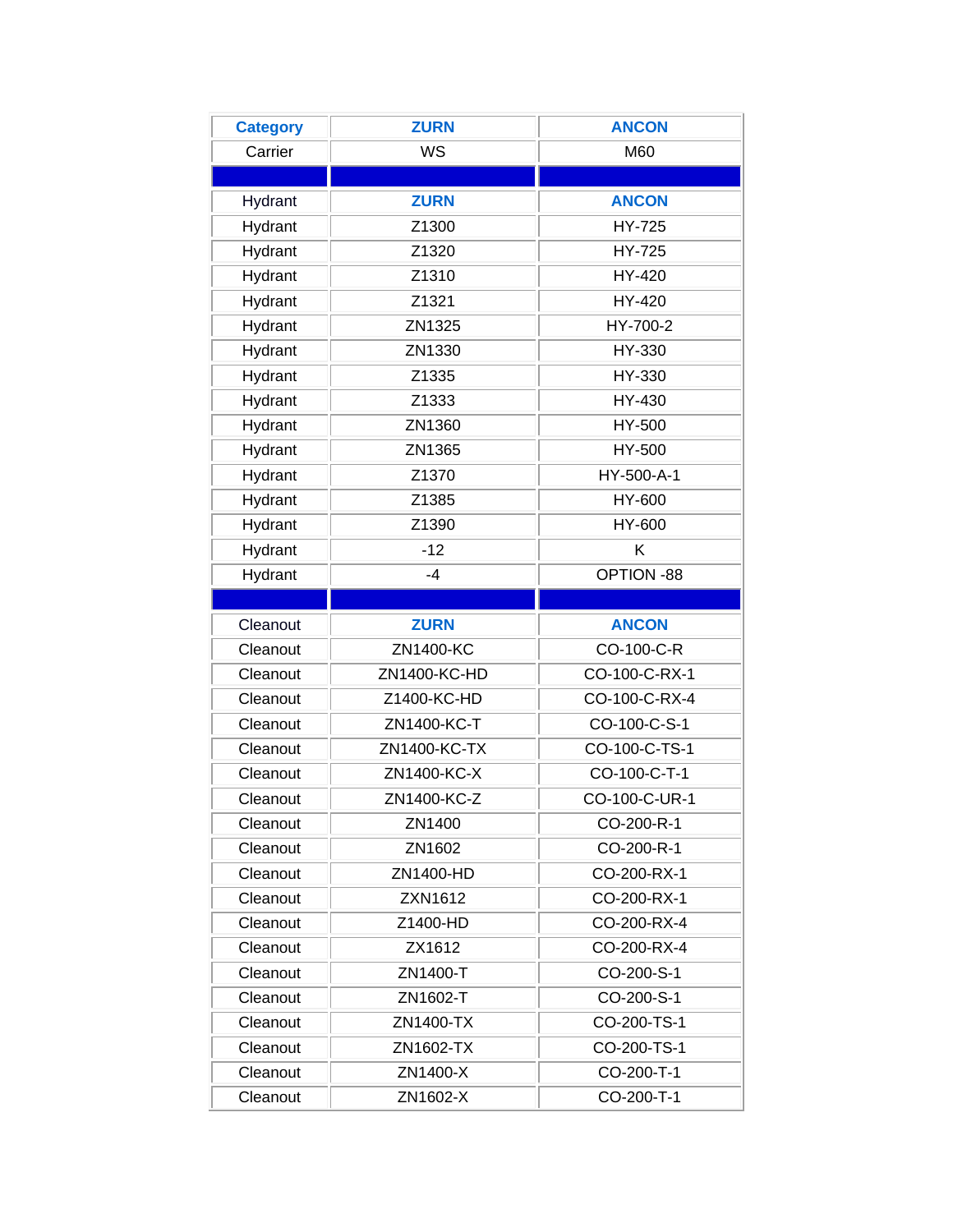| <b>Category</b> | <b>ZURN</b>       | <b>ANCON</b>           |
|-----------------|-------------------|------------------------|
| Cleanout        | ZN1400-Z          | CO-200-UR-1            |
| Cleanout        | ZN1602-Z          | CO-200-UR-1            |
| Cleanout        | ZN1402            | CO-200-1               |
| Cleanout        | ZANB1456          | CO-200-1               |
| Cleanout        | ZANB1456          | CO-200-1               |
| Cleanout        | Z <sub>1402</sub> | CO-200-4               |
| Cleanout        | Z1440             | CO-200-4               |
| Cleanout        | Z1449             | CO-200-4               |
| Cleanout        | Z <sub>1615</sub> | CO-200-4               |
| Cleanout        | Z1616             | CO-200-4               |
| Cleanout        | ZN1406            | CO-300-MF-1 / CO-200-1 |
| Cleanout        | Z1406             | CO-300-MF-4 / CO-200-4 |
| Cleanout        | Z1441             | CO-450-RD              |
| Cleanout        | ZN1443            | CO-450-S-1             |
| Cleanout        | ZN1444            | CO-300-R9-1/CO-200-4   |
| Cleanout        | Z-445             | CO-460                 |
| Cleanout        | Z1446             | CO-460-RD              |
| Cleanout        | ZN1447            | CO-460-S-1             |
| Cleanout        | ZN1448            | CO-480-R-1 / CO-460    |
| Cleanout        | ZANB1460          | CO-300-S-1             |
| Cleanout        | Z1461             | CO-300-S-50            |
| Cleanout        | ZANB1462          | CO-480-ST              |
| Cleanout        | ZANB1463          | CO-300-R-1             |
| Cleanout        | ZS1464            | FD-890                 |
| Cleanout        | ZS1467            | L-1007                 |
| Cleanout        | ZSS1469           | CO-480-RD-3            |
| Cleanout        | ZARB1470          | CO-590-A               |
| Cleanout        | ZN1474            | CO-300-MF-1            |
| Cleanout        | Z1474             | CO-300-MF-4            |
| Cleanout        | Z1666             | CO-440                 |
| Cleanout        | Z1666-1           | CO-440-RD              |
| Cleanout        | <b>CM</b>         | <b>CF</b>              |
| Cleanout        | <b>KC</b>         | <b>CF</b>              |
| Cleanout        | <b>SP</b>         | OPTION -34             |
|                 |                   |                        |
| Arrestors       | <b>ZURN</b>       | <b>ANCON</b>           |
| Arrestors       | Z1700-100         | SG-A                   |
| Arrestors       | Z1700-200         | SG-B                   |
| Arrestors       | Z1700-300         | SG-C                   |